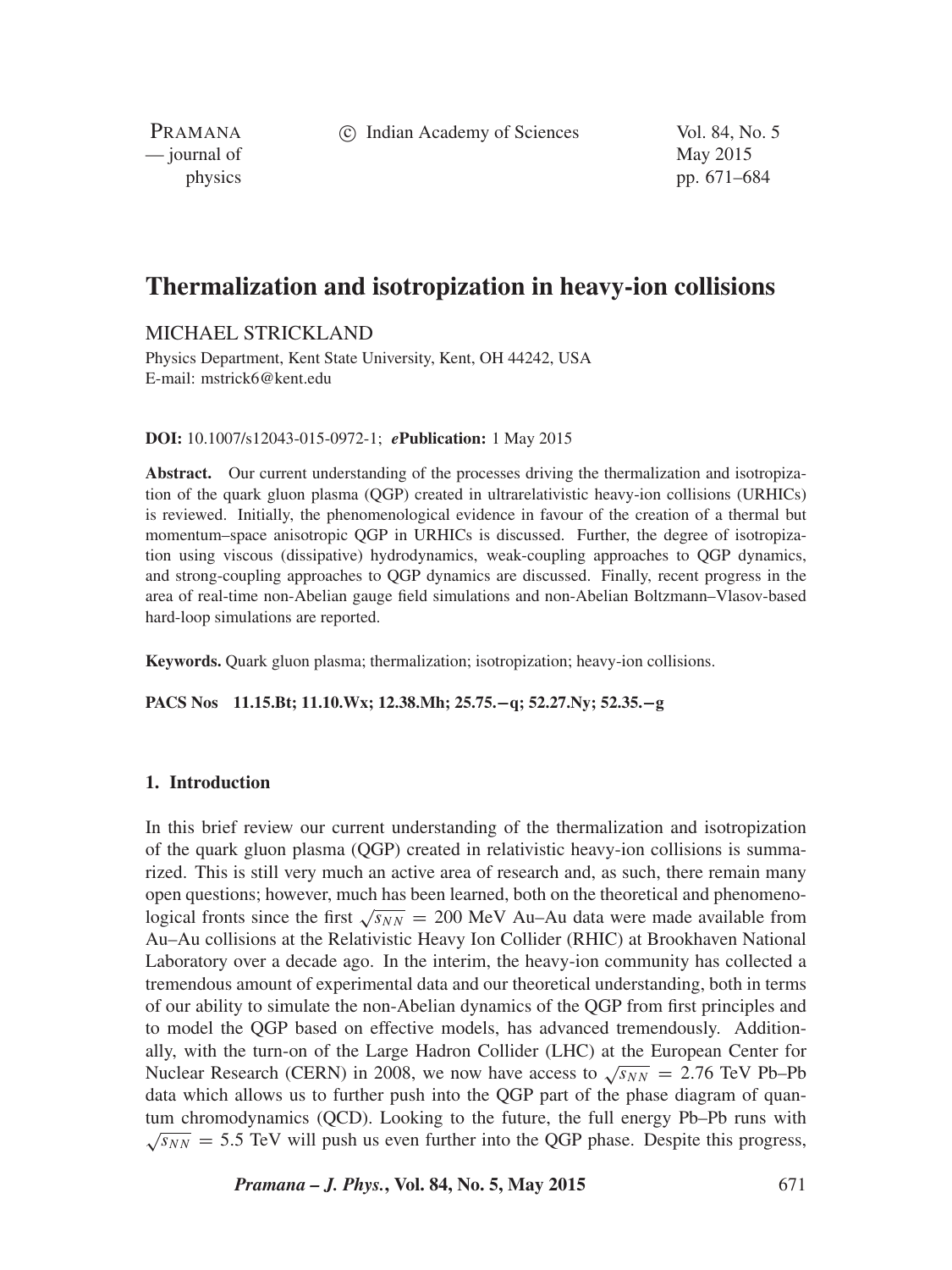# *Michael Strickland*

there remains an important open theoretical question in the field: How fast does the QGP thermalize*/*isotropize and what are the most important processes contributing to this?

There is some lingering confusion concerning the empirical evidence for fast thermalization and isotropization in the QGP. This confusion stems, in part, from phenomenological fits using ideal hydrodynamics which emerged shortly after the first RHIC data became available. The heavy-ion community interpreted the ability of ideal hydrodynamical models to describe the  $p<sub>T</sub>$ -dependence of the transverse elliptical flow as solid evidence that the QGP created in heavy-ion collisions became isotropic and thermal at approximately 0.5–1 fm*/*c after the initial nuclear impact [1–4]. Since the early days of ideal hydrodynamics there was a concerted effort to make hydrodynamical models more realistic by including the effect of shear and bulk viscosities (relaxation times). This has led to a proper formulation of relativistic viscous hydrodynamics [5–27] and, recently, anisotropic relativistic viscous hydrodynamics [28–39]. The conclusion one reaches from dissipative hydrodynamic approaches is that the QGP created in ultrarelativistic heavy-ion collisions (URHICs) has quite different longitudinal (along the beam line) and transverse pressures, particularly at times  $\tau \lesssim 2$  fm/c.

In addition to the progress made in dissipative hydrodynamical modelling of the QGP, there have been significant advances in our understanding of the underlying quantum field theory processes driving the thermalization and (an-)isotropization of the QGP in the weak [40–64] and strong-coupling [65–76] limits. The picture emerging from these advances seems to fit nicely into the picture emerging from the aforementioned dissipative hydrodynamics findings, namely that the QGP as created in URHICs possesses large momentum–space anisotropies in the local rest frame, and is particularly anisotropic at early times after the initial nuclear impact. On the separate issue of thermalization, there is evidence from simulations of weak-coupling non-Abelian dynamics, that one can achieve rapid apparent longitudinal thermalization of the QGP due to the chromo-Weibel instability [61] (see also the early time spectra reported in ref. [57]). However, it is noted that classical Yang–Mills simulations find power-law scaling associated with turbulence emerging at late simulation times [57,77,78]. As the saturation scale depends on the strong-coupling constant, one cannot naively extrapolate these results to realistic values of the strong-coupling constant to make predictions for RHIC*/*LHC heavy-ion collisions; however, with more data on the dependence on initial conditions, this should be possible in the near future. On the strong-coupling front, practitioners are now able to use numerical GR to describe the formation of an extradimensional black hole (or more accurately an apparent horizon), which is the criterium for QGP thermalization in the AdS*/*CFT framework. In an expanding background corresponding to the (approximately) boost-invariant Bjorken-like expansion of the QGP, these studies find thermalization times that are less than 1 fm*/*c. However, the state which emerges is momentum–space anisotropic even in the infinite 't Hooft coupling limit. However, once again, for realistic applications, practitioners will need to relax the infinite strong-coupling and large  $N_c$  limits which is highly non-trivial.

Before proceeding to a more detailed discussion of the (an-)isotropization and thermalization of the QGP, it may be noted that URHICs are very much a data-driven field. Viscous (dissipative) hydrodynamical models can describe the collective (elliptic, triangular, etc.) flow of the QGP produced at RHIC and LHC, both in terms of event-averaged observables and their underlying probability distributions, with a surprising level of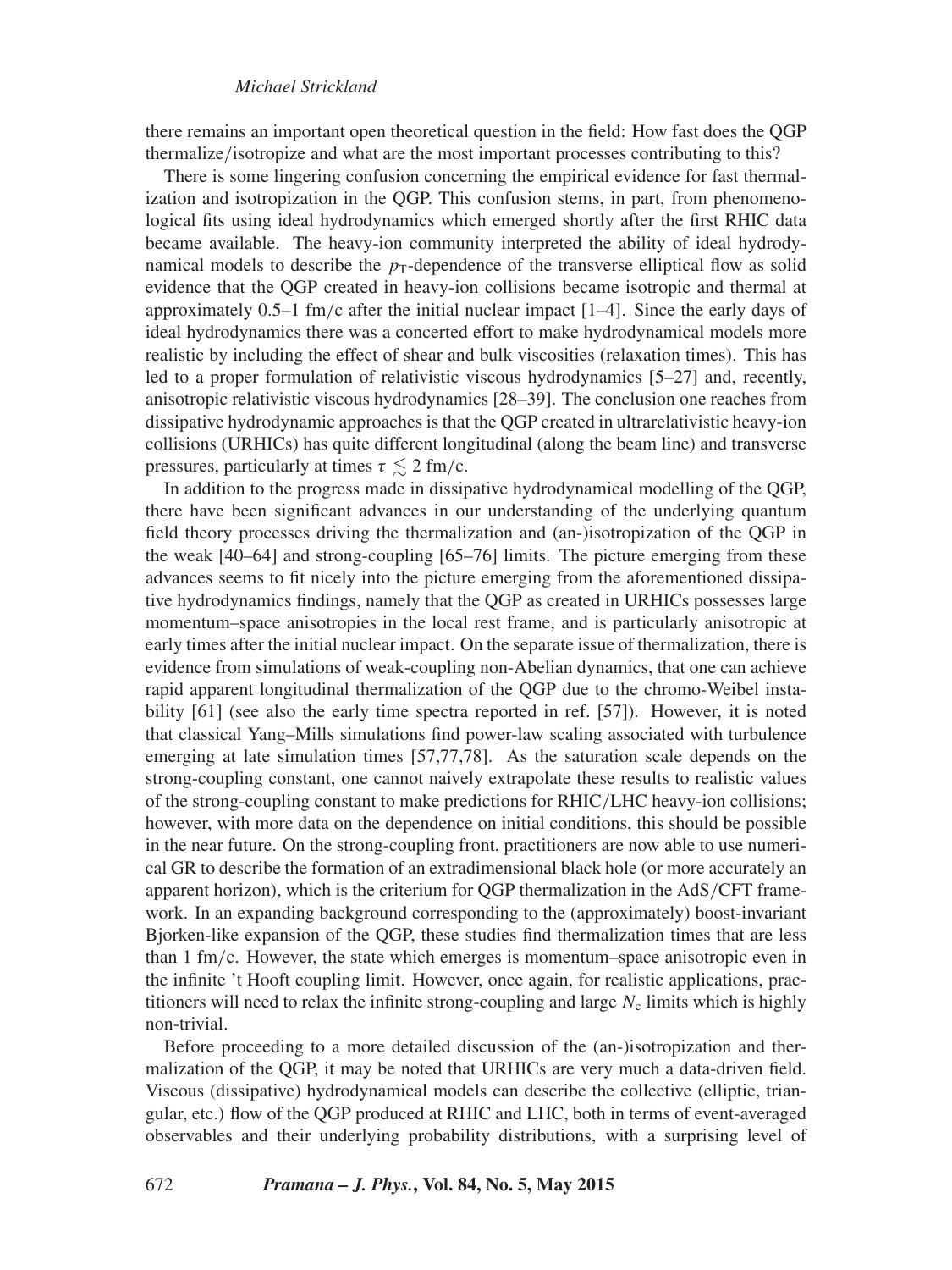accuracy. As viscous (dissipative) hydrodynamics implies the existence of momentum– space anisotropies in the QGP, one must now conclude, based on empirical evidence, that the QGP might be thermal but strongly anisotropic in momentum–space, implying that the QGP has two temperatures – a transverse one and a longitudinal one. The existence of such anisotropies must now be taken seriously if one is to treat the phenomenology of the QGP self-consistently. This means, in practice, that one has to fold into the calculation of various processes, e.g. photon production, dilepton production, heavy quarkonium suppression, jet suppression, etc. the momentum–space anisotropy of the underlying oneparticle parton distribution functions. There have been some initial work along these lines [79–101] (see also [102–107] for recent progress along these lines using second-order viscous hydrodynamics), but there is still much work left to be done. In the process, one may find observables that are sensitive to the level of momentum–space anisotropy in the QGP, thereby allowing us to have independent confirmation of their existence outside the realm of viscous (dissipative) hydrodynamics.

# **2. Momentum–space anisotropies in the QGP**

As discussed above, many disparate approaches to QGP dynamics consistently find that the QGP, as created in URHICs, possesses large local rest frame momentum–space anisotropies in the  $p_T$ – $p_L$  plane due to the initially rapid longitudinal expansion of the matter. As the first indication of this, let us consider relativistic viscous hydrodynamics for a system that is transversely homogeneous and boost invariant in the longitudinal direction, aka 0+1d dynamics. In this case, first-order Navier–Stokes (NS) viscous hydrodynamics predicts that the shear correction to the ideal pressures is diagonal with space-like components  $\pi^{zz} = -4\eta/3\tau = -2\pi^{xx} = -2\pi^{yy}$ , where  $\eta$  is the shear viscosity and *τ* is the proper time. In viscous hydrodynamics, the longitudinal pressure is given by  $P_L = P_{eq} + \pi^{zz}$  and the transverse pressure by  $P_T = P_{eq} + \pi^{xx}$ . Assuming an ideal equation of state (EoS), the ratio of the longitudinal pressure to the transverse pressure from first-order viscous hydrodynamics can be expressed as

$$
\left(\frac{\mathcal{P}_{\rm L}}{\mathcal{P}_{\rm T}}\right)_{\rm NS} = \frac{3\tau T - 16\bar{\eta}}{3\tau T + 8\bar{\eta}}\,,\tag{1}
$$

where  $\bar{\eta} \equiv \eta/S$ , with S being the entropy density. Assuming RHIC-like initial conditions with  $T_0 = 400$  MeV at  $\tau_0 = 0.5$  fm/c and taking the conjectured lower bound  $\bar{\eta} = 1/4\pi$ [108], one finds  $(\mathcal{P}_L/\mathcal{P}_T)_{NS} \simeq 0.5$ . For LHC-like initial conditions with  $T_0 = 600$  MeV at  $\tau_0 = 0.25$  fm/c and once again taking  $\bar{\eta} = 1/4\pi$ , one finds  $(\mathcal{P}_L/\mathcal{P}_T)_{NS} \approx 0.35$ . This means that even in the best case scenario of  $\bar{\eta} = 1/4\pi$ , viscous hydrodynamics itself predicts rather sizable momentum–space anisotropies. For larger values of  $\bar{\eta}$ , one obtains even larger momentum–space anisotropies. In addition, one can see from eq. (1) that, at fixed initial proper time, the level of momentum–space anisotropy increases as one lowers the temperature. This means, in practice, that as one moves away from the centre of the nuclear overlap region towards the transverse edge, the level of momentum–space anisotropy increases.

Of course, as first-order relativistic viscous hydrodynamics is acausal, the above analysis is not the full story. It does, however, provide important intuitive guidance as the causal second-order version of the theory has the first-order solution as an attractive 'fixed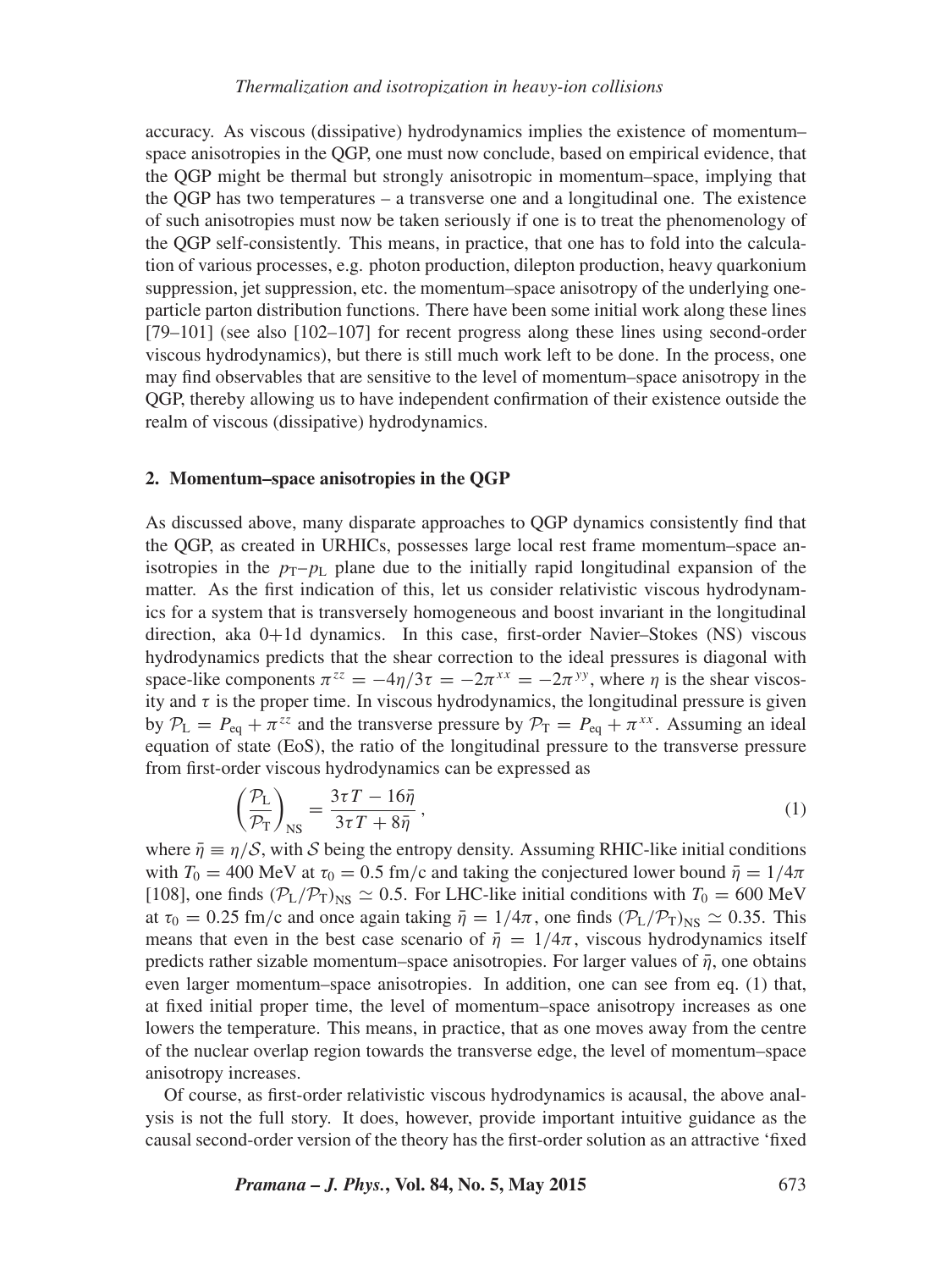point' of the dynamics. Because of this, one expects large momentum–space anisotropies to emerge within a few multiples of the shear relaxation time  $\tau_{\pi}$ . In the strong-coupling limit of  $\mathcal{N} = 4$  SYM one finds  $\tau_{\pi} = (2 - \log 2)/2\pi T$  [10,109] which gives  $\tau_{\pi} \sim 0.1$  fm/c and  $\tau_{\pi} \sim 0.07$  fm/c for the RHIC- and LHC-like initial conditions stated above [109a]. To demonstrate this quantitatively, in figure 1, the solution of the second-order Israel-Stewart 0+1d viscous hydrodynamical equations assuming an isotropic initial condition and the NS solution together is plotted [109b]. In figure 1a  $4\pi \bar{\eta} = 1$  and in the figure 1b  $4\pi \bar{\eta} = 3$  ( $\bar{\eta} \simeq 0.24$ ) is assumed, with  $\tau_{\pi} = 2(2 - \log 2)\bar{\eta}/T$  in both cases [110]. As can be seen from this figure, even if one starts with an isotropic initial condition, within a few multiples of the shear relaxation time, one approaches the NS solution, overshoots it, and then approaches it from below. The value of  $\bar{\eta}$  in figure 1b is approximately the same as that extracted from recent fits to LHC collective flow data [111]. It is noted that, if one further increases  $\bar{\eta}$ , then one finds negative longitudinal pressures in second-order viscous hydrodynamics as well.

Based on the preceding discussion, one learns the value of  $\bar{\eta}$  extracted from LHC data [111], which implies that the system may be highly momentum–space anisotropic with the momentum–space anisotropies persisting throughout the evolution of the QGP. However, before drawing conclusions based solely on the relativistic viscous hydrodynamics, we can ask the corresponding question within the context of the AdS*/*CFT framework. Several groups have been working on methods to address the question of early-time dynamics within the context of the AdS*/*CFT framework. Here the focus is on the work of two groups: Heller *et al* [70] and van der Schee *et al* [76]. Both of them simulated the dynamics of an expanding QGP using numerical general relativity (GR). In the work of Heller *et al* they simulated the early time dynamics of a 0+1d system by numerically solving the GR equations in the bulk. In the work of van der Schee *et al* [76], they performed similar numerical GR evolution but in the case of a  $1+1d$  radially symmetric system including transverse expansion.

In figure 2a the Heller *et al* result for the pressure anisotropy expressed as  $1 - 3P_L/\mathcal{E}$ is shown. In the paper from which this figure is adapted, the authors found that the evolution begins to be well-approximated by viscous hydrodynamics after a 'time' of



**Figure 1.** Pressure anisotropy as a function of proper time assuming an initially isotropic system with  $T_0 = 600$  MeV at  $\tau_0 = 0.25$  fm/c for  $4\pi \bar{\eta} = 1$  (a) and 3 (**b**). Solid black line is the solution of the second-order coupled differential equations and the red dashed line is the first-order 'Navier–Stokes' solution.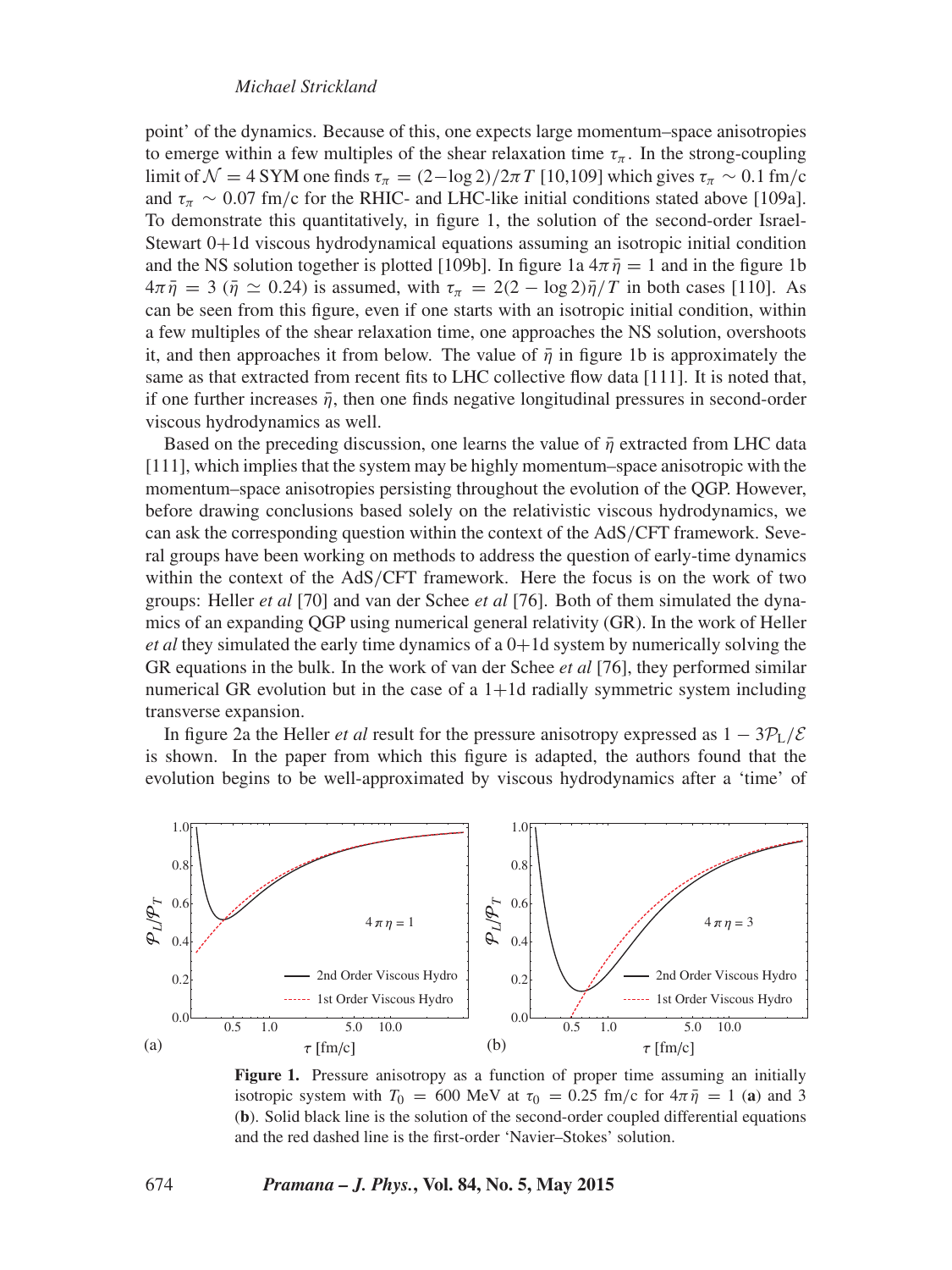

**Figure 2.** Pressure anisotropy as a function of proper time from two different AdS*/*CFT-based calculations. (**a**) Results from Heller *et al* [70] and (**b**) results from van der Schee *et al* [76] (the figure in (**a**) has been adapted to add labels).

 $w = T_{\text{eff}}\tau \sim 0.63$  which, upon conversion to physical units using LHC initial conditions, corresponds to  $\tau \simeq 0.2$  fm/c (indicated by a vertical dashed line in the figure). The red, green, and blue dashed lines correspond to first-, second-, and third-order viscous hydrodynamics results and the grey solid line corresponds to a typical evolution within their numerical GR approach. As can be seen from this figure, the results are consistent with the estimates for the initial pressure anisotropy obtained previously. In addition, we see that the pressure anisotropy persists, decaying as an inverse power of the proper time. As the result was obtained in the context of the strong-coupling limit for which  $4\pi \bar{\eta} = 1$ , the pressure anisotropy obtained should be considered an upper bound. Figure 2b shows the result of van der Schee *et al*. In this figure, the shaded region on the left covers the time over which they performed a numerical GR solution which was then matched to viscous hydrodynamical evolution at the border between the grey and the white regions. As can be seen from this figure, even when including radial expansion, one obtains sizable momentum–space anisotropies which are consistent in magnitude with the  $0+1d$  results. Once again the authors assumed  $4\pi \bar{\eta} = 1$ , and so the pressure anisotropy obtained should be considered an upper bound.

Having covered the degree of momentum–space anisotropy predicted by viscous hydrodynamics and the AdS*/*CFT approach, I would now like to briefly discuss the pressure anisotropies expected within the colour glass condensate (CGC) [112–114] framework and weakly-coupled gauge field theory in general. In the CGC framework, the fields are boost-invariant to first approximation. As a result, the leading-order prediction is that longitudinal pressure is zero [114a]. Including finite energy corrections results in a very small longitudinal pressure. Currently, it is believed that the primary driving force for restoring isotropy in the gauge field sector are plasma instabilities such as the chromo-Weibel instability [115]; however, so far practitioners have found that, even taking into account the unstable gauge field dynamics, the time-scale for isotropization of the system is very long [54,116]. The recent work of Epelbaum and Gelis [117] has included resummation of next-to-leading order (NLO) quantum loop corrections to initial CGC fluctuations, and simulations in this framework find early-time pressure anisotropies of the order of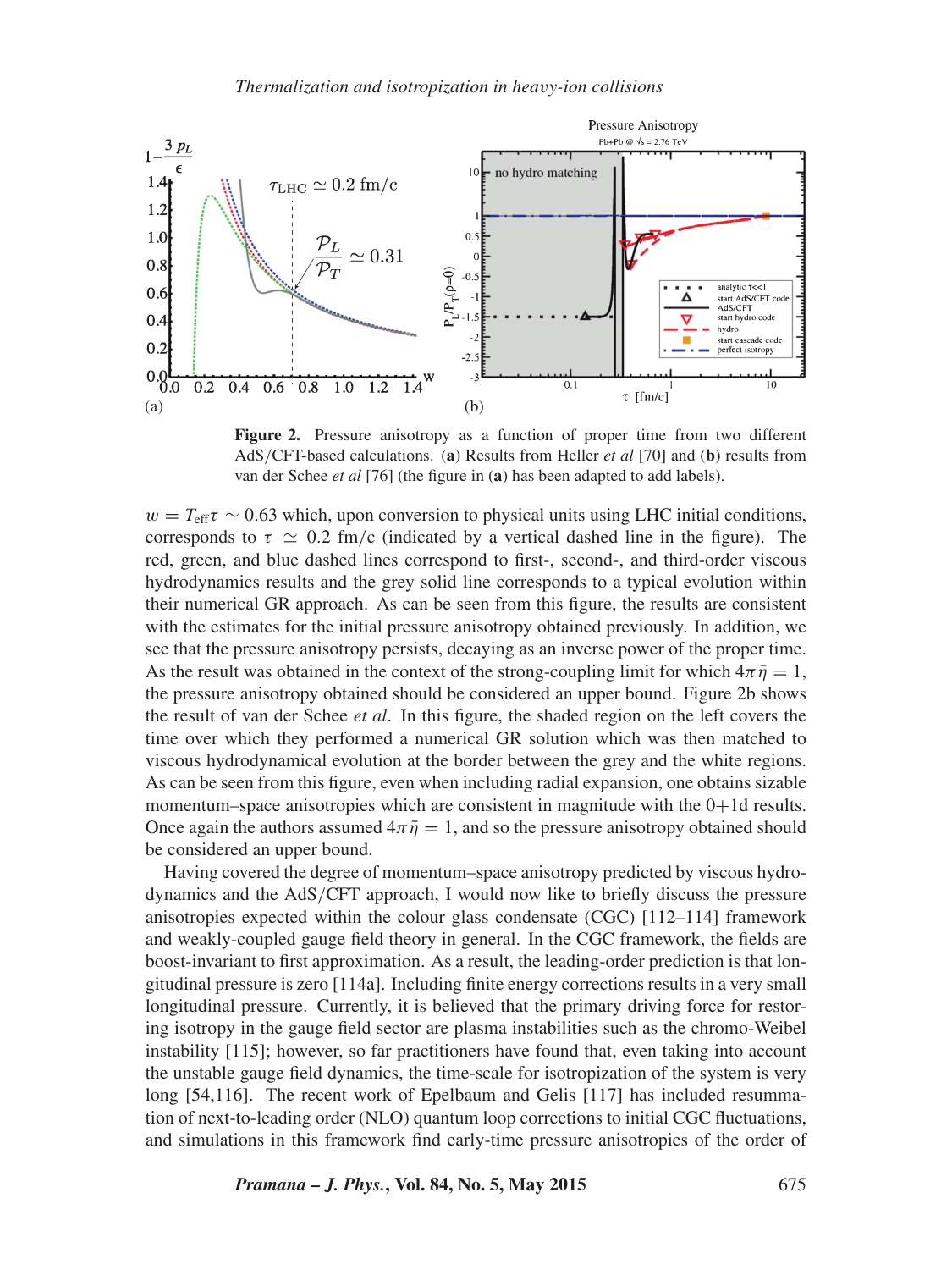## *Michael Strickland*

0.01–0.5, depending on the assumed value of the strong-coupling constant  $g_s = 0.1$ –0.4. In the context of hard-loop simulations of chromo-Weibel instability evolution, one finds rapid thermalization of the plasma in the sense that a Boltzmann distribution of gluon modes is established within ∼1 fm*/*c (see below). However, large pressure anisotropies persist for at least 5–6 fm*/*c [61].

#### **3. QGP thermalization via collective instabilities**

Many processes are at play in a non-equilibrium non-Abelian plasma. These include elastic scattering, inelastic scattering, and collective instabilities. In the seminal paper of Baier, Mueller, Schiff, and Son (BMSS) [118], the first two of these were included in a self-consistent calculation of the thermalization and isotropization time of the QGP, with the authors of this paper finding that  $\tau_{\text{therm}} \sim \alpha_s^{-13/5} Q_s^{-1}$ , where the constant of proportionality was argued to be approximately 1 [118]. Plugging in values of  $Q_s$  appropriate for RHIC and LHC energies, 1.4 GeV and 2 GeV, respectively, and boldly extrapolating to  $\alpha_s = 0.3$ , one finds  $\tau_{\text{therm}} \sim 3.2 \text{ fm/c}$  and 2.3 fm/c at RHIC and LHC energies, respectively. Firstly, we note that according to BMSS, this is the time-scale for full isotropization and thermalization of the plasma and so should be taken as an upper limit for the thermalization time because isotropization is much harder (if not impossible) to achieve. That being said, as mentioned above, this estimate does not include the effect of plasma instabilities and it is natural to ask how do instabilities affect the thermalization and isotropization of the QGP.

Before proceeding, let me note that in the context of heavy-ion collisions the central question which has to be addressed is that of the impact of longitudinal dynamics on the QGP. In fact, in the seminal paper of Krasnitz, Nara, and Venugopalan [119] the authors demonstrated that, within the CGC framework, there is transverse isotropization of gauge fields at times of the order of  $Q_s^{-1}$  (few fractions of a fm/c). They showed that, in the forward light cone, the Coulomb gauge-fixed spectrum of the transverse degrees of freedom was described very well by a Bose–Einstein distribution at low momenta and a logarithm-corrected power-law at high momenta. This finding implies that the soft modes are transversally isotropic and thermal at very early times due to strong gauge field selfinteractions. For this reason, the key questions in URHIC thermalization concern the 'longitudinal' thermalization and, more generally, isotropization of a QGP which is (at least approximately) boost-invariant and expanding anisotropically.

The plasma instability which plays the most important role in the isotropization and thermalization of the QGP is the so-called chromo-Weibel instability [119a]. In the asymptotically weak-coupling limit, this instability is present whenever the QGP possesses a certain degree of momentum–space anisotropy. For a given momentum–space anisotropy, measured by an anisotropy parameter  $\xi = \frac{1}{2} \langle p_{\rm T}^2 \rangle / \langle p_{\rm L}^2 \rangle - 1$ , one finds that a band of soft modes with  $k \leq gT_{\perp}$ , where  $T_{\perp}$  is the transverse temperature of the system, is initially unstable to filamentation-induced exponential growth of transverse chromomagnetic and chromoelectric fields (primary unstable modes). Due to non-Abelian interactions, these primary unstable modes rapidly generate longitudinal chromomagnetic and chromoelectric fields which grow at twice the rate as the initiallyinduced transverse fields [45,48,51,121,122]. The growth rate of these unstable modes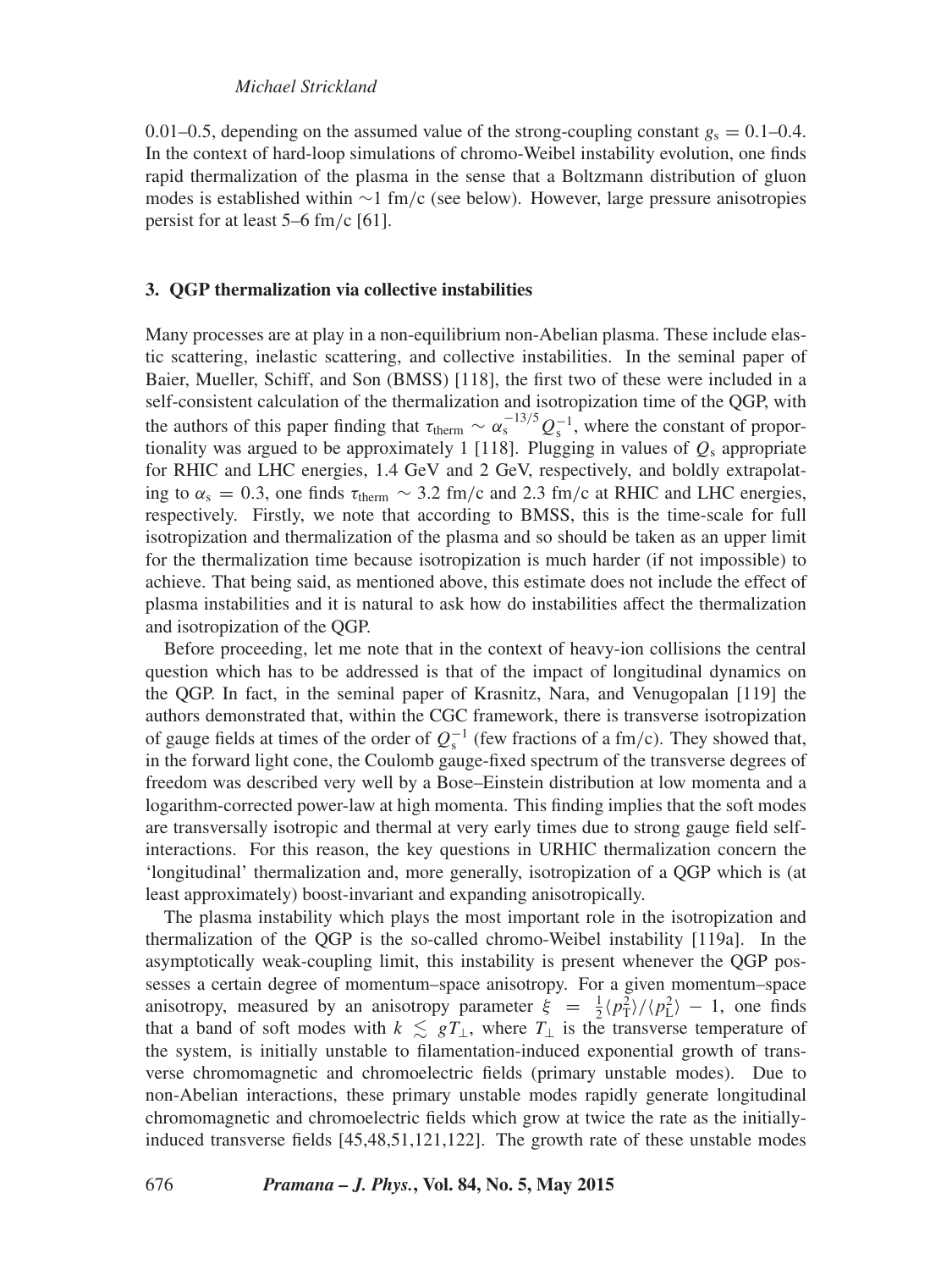is parametrically  $\Gamma_{\text{instability}} \sim gT_{\perp}$ . Comparing this to other rates, namely the rate for elastic scattering  $\Gamma_{\text{elastic}} \sim g^4 \tilde{T}_\perp$  and the rate for inelastic scattering and colour rotation  $\Gamma_{\text{inelastic-colour}} \sim g^2 T_{\perp}$ , we immediately see that the rate for unstable mode growth exceeds all other relevant processes in the limit of asymptotically small couplings. As a result, in the weak-coupling limit the dynamics of an anisotropic QGP is dominated by the growth of unstable chromo-Weibel modes. The investigation of the evolution of soft (gauge) fields subject to dynamical instabilities such as the chromo-Weibel instability [40–52] is an active area of research. Field dynamics in an expanding background have been recently investigated using classical Yang–Mills simulations [53,54,57,63,78,117,123,124], analytically in the high-energy limit [58,59], within scalar  $\phi^4$  theory subject to parametric resonance instabilities [125], and SU(2) Vlasov–Yang–Mills [55,56,61] including longitudinal expansion. There have also been developments in the area of chromohydrodynamics approaches which also show the presence of the (chromo-)Weibel instability [126–128].

The BMMS parametric relation has recently been revisited by Kurkela and Moore (KM) [58,59] to include the effect of the chromo-Weibel instabilities (among many other possibilities which were extensively considered in these papers). Their conclusion in [58] was that, when putting all the pieces together, the parametric estimate of the thermalization time of the QGP changes to  $\tau_{\text{therm}} \sim \alpha_s^{-5/2} Q_s^{-1}$ . However, they did not provide an estimate for the constant of proportionality. In terms of the exponent of  $\alpha_s$ , one finds in the BMSS scenario  $13/5 = 2.6$  and in the KM scenario one finds instead  $5/2 = 2.5$ . However, the uncertainty in the constant of proportionality remains, which could significantly change things. Assuming that this constant is of order 1, one finds that in the weak-coupling limit, plasma instabilities accelerate the thermalization of the QGP, but not dramatically. Once again, however, associating one number with both thermalization and isotropization is probably too limiting, because evidence to date indicates that the plasma may become thermal on a shorter time-scale than it becomes isotropic in momentum– space (at least for the soft momenta that viscous hydrodynamical modelling can reliably describe).

In the weak-field regime with a fixed momentum–space anisotropy, the chromo-Weibel instability initially causes exponential growth of transverse chromomagnetic and chromoelectric fields. However, due to the non-Abelian interaction between the fields, exponentially growing longitudinal chromomagnetic and chromoelectric fields are induced which grow at twice the rate of the transverse field configurations. Eventually, all components of the unstable gauge-field configurations become of equal magnitude. As a result, one finds strong gauge field self-interaction at late times and numerical simulations are necessary to have a firm quantitative understanding of the late-time behaviour of the system [46,51,52,54,63,116,129–139]. To understand the precise role played by the chromo-Weibel instability in ultrarelativistic heavy-ion collisions, one must include the effect of strong longitudinal expansion of the matter. For the first few fm*/*c of the QGP's lifetime, the longitudinal expansion dominates the transverse expansion. Therefore, to good approximation, one can understand the early time dynamics of the QGP by considering only longitudinal expansion. The first study to look at the effect of longitudinal expansion was done in the context of pure Yang–Mills dynamics initialized with CGC initial conditions onto which small-amplitude rapidity fluctuations were added [54]. The initial small-amplitude fluctuations result from quantum corrections to the classical dynamics [57,132,139]. Numerical studies have shown that adding spatial-rapidity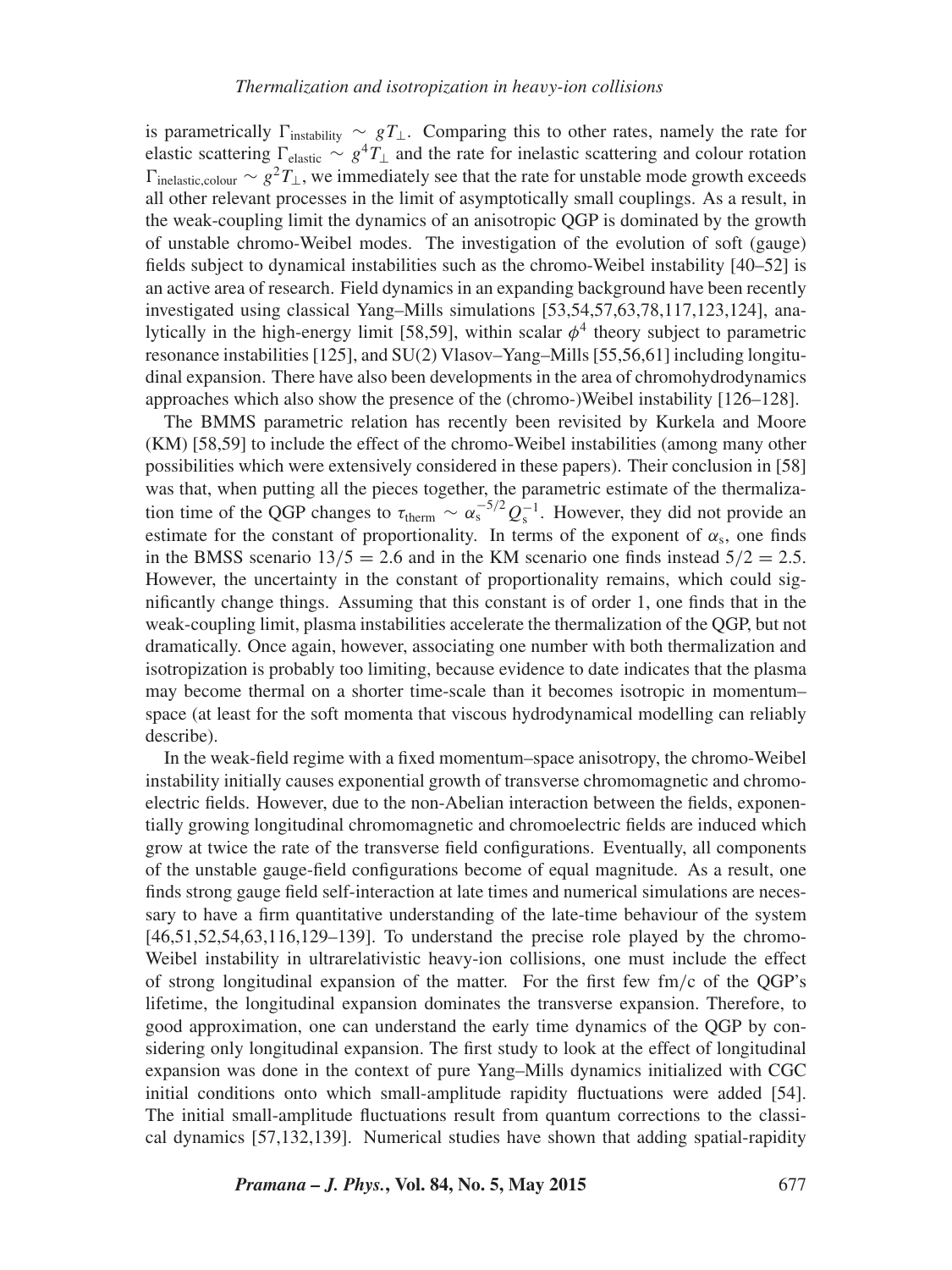fluctuations results in the growth of chromomagnetic and chromoelectric fields with amplitudes  $\sim \exp(2m_D^0 \sqrt{\tau/Q_s})$  where  $m_D^0$  is the initial Debye screening mass and  $\tau$  is the proper time. This growth with  $\exp(\sqrt{\tau})$  was predicted by Arnold *et al* based on the fact that longitudinal expansion dilutes the density [46].

In a recent study within the hard-loop framework, Attems *et al* [61] assumed that the background particles are longitudinally free streaming and, as a result, the background (hard) particles possess a local rest frame momentum–space anisotropy which increases quadratically in proper time. Given an isotropic distribution *f*iso, the corresponding longitudinal free-streaming one-particle distribution function can be straightforwardly constructed. Following [55] one can obtain the dynamical equations obeyed by colour perturbations  $\delta f^a$  of a colour-neutral longitudinally free-streaming momenta distribution  $f_0V \cdot D \delta f^a \mid_{p^{\mu}} = gV^{\mu}F^a_{\mu\nu} \partial^v_{(p)} f_0(\mathbf{p}_{\perp}, p_{\eta})$ . This equation must be solved simultaneously together with the non-Abelian Yang–Mills equations which couple the colour-charge fluctuations back to the gauge fields via the induced colour-currents  $j_a^{\nu}$ 

$$
D_{\mu}F_{a}^{\mu\nu} = j_{a}^{\nu} = g t_{R} \int \frac{d^{3}p}{(2\pi)^{3}} \frac{p^{\mu}}{2p^{0}} \delta f_{a}(\mathbf{p}, \mathbf{x}, t) ,
$$
 (2)

where  $D_{\alpha} = \partial_{\alpha} - ig[A_{\alpha}, \cdot]$  is the gauge covariant derivative,  $F_{\alpha\beta} = \partial_{\alpha}A_{\beta} - \partial_{\beta}A_{\alpha}$  –  $i g[A_{\alpha}, A_{\beta}]$  is the gluon field strength tensor, and *g* is the strong coupling. This equation is then transformed to co-moving coordinates with the metric

$$
ds^2 = d\tau^2 - d\mathbf{x}_{\perp}^2 - \tau^2 d\eta^2.
$$

The resulting dynamical equations are numerically solved in temporal axial gauge on a spatial lattice. To maintain gauge invariance with respect to three-dimensional gauge transformations, the spatially-discretized fields are represented by plaquette variables and evolved along with the conjugate momentum using a leap-frog algorithm. The fluctuationinduced currents are represented by auxiliary fields which are discretized in space and also on a cylindrical velocity-surface spanned by azimuthal velocity and rapidity. As a result, the simulations are effectively five-dimensional and are, therefore, computationally intensive. For details concerning the numerical implementation see ref. [61]. For the initial conditions, ref. [61] seeded current fluctuations of amplitude  $\Delta$  which had a UV spectral cut-off. In figure 3a the various components of the chromofield energy density as a function of rescaled proper time  $\tilde{\tau}$  are shown. For LHC and RHIC initial energy densities, one unit in *τ*˜ corresponds to ∼1 fm*/*c and 1.4 fm*/*c, respectively. For this figure an initial fluctuation amplitude of  $\Delta = 0.8$  was chosen.

As can be seen from this figure, after ∼1 fm*/*c, we begin to see rapid growth of the transverse chromomagetic field, followed by the transverse chromoelectric field, and then the longitudinal chromofields. In figure 3b, we show the resulting ratio of the total (particle plus field) longitudinal pressure divided by the total transverse pressure for various values of  $\Delta$ . At early times, prior to unstable mode growth, one observes that the longitudinal pressure drops due to the longitudinal free streaming of the hard particle background. However, when the unstable modes have grown significantly, one observes a regeneration of the longitudinal pressure by the unstable modes. In addition, one observes that the time at which isotropy is restored is primarily sensitive to the initial fluctuation amplitude  $\Delta$ .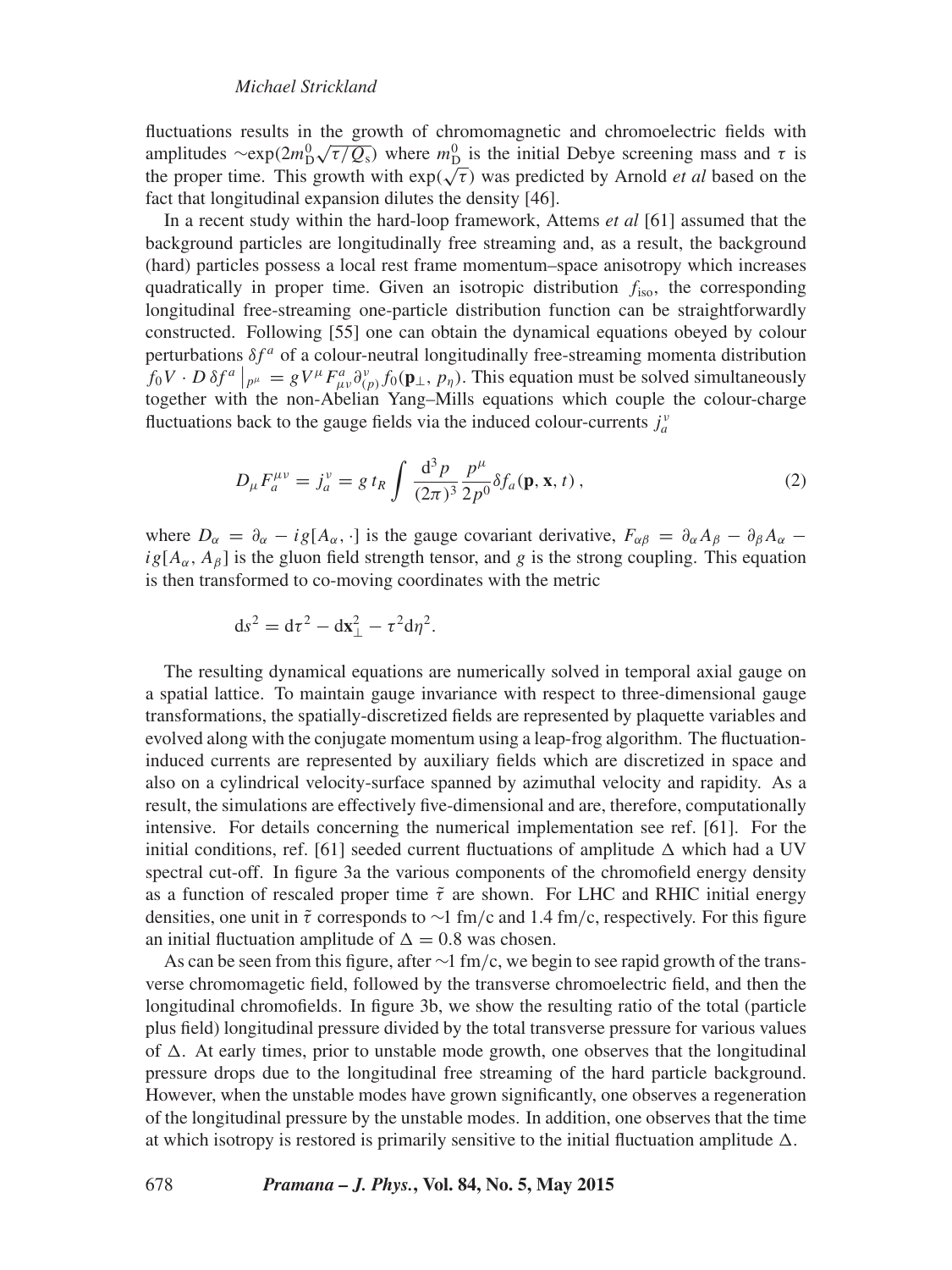

**Figure 3.** (**a**) The various components of the chromofield energy density as a function of proper time. (**b**) The total (field plus particle) longitudinal over transverse pressure as a function of proper time.

In addition to extracting information about the energy density and pressures of the system as a function of proper time, one can also extract information from the gauge field spectra. The longitudinal spectra can be obtained following ref. [57] by first Fourier transforming each field component, integrating over the transverse wave vectors and decomposing each according to the longitudinal wave vector  $\nu$ , in terms of which the electric and magnetic energy densities are decomposed into longitudinal energy spectra (see ref. [61] for details). In figure 4 (left) the extracted longitudinal spectra, extracted using the first method averaged over 50 runs, is shown. The lines shown in the panel are fits to a form  $\mathcal{E} \propto \int dk_z \left(k_z^2 + 2|k_z|T + 2T^2\right) \exp(-|k_z|/T)$  which is obtained by integrating a Boltzmann distribution over transverse momenta. As can be seen from these panels, this



**Figure 4.** On the left, the longitudinal spectra at various proper times are shown. On the right, the extracted longitudinal temperature is shown which was obtained by a fit (see text) to the longitudinal spectra  $(\mathcal{E})$  or the Fourier transform of the spatial energy density  $(\mathcal{E})$ .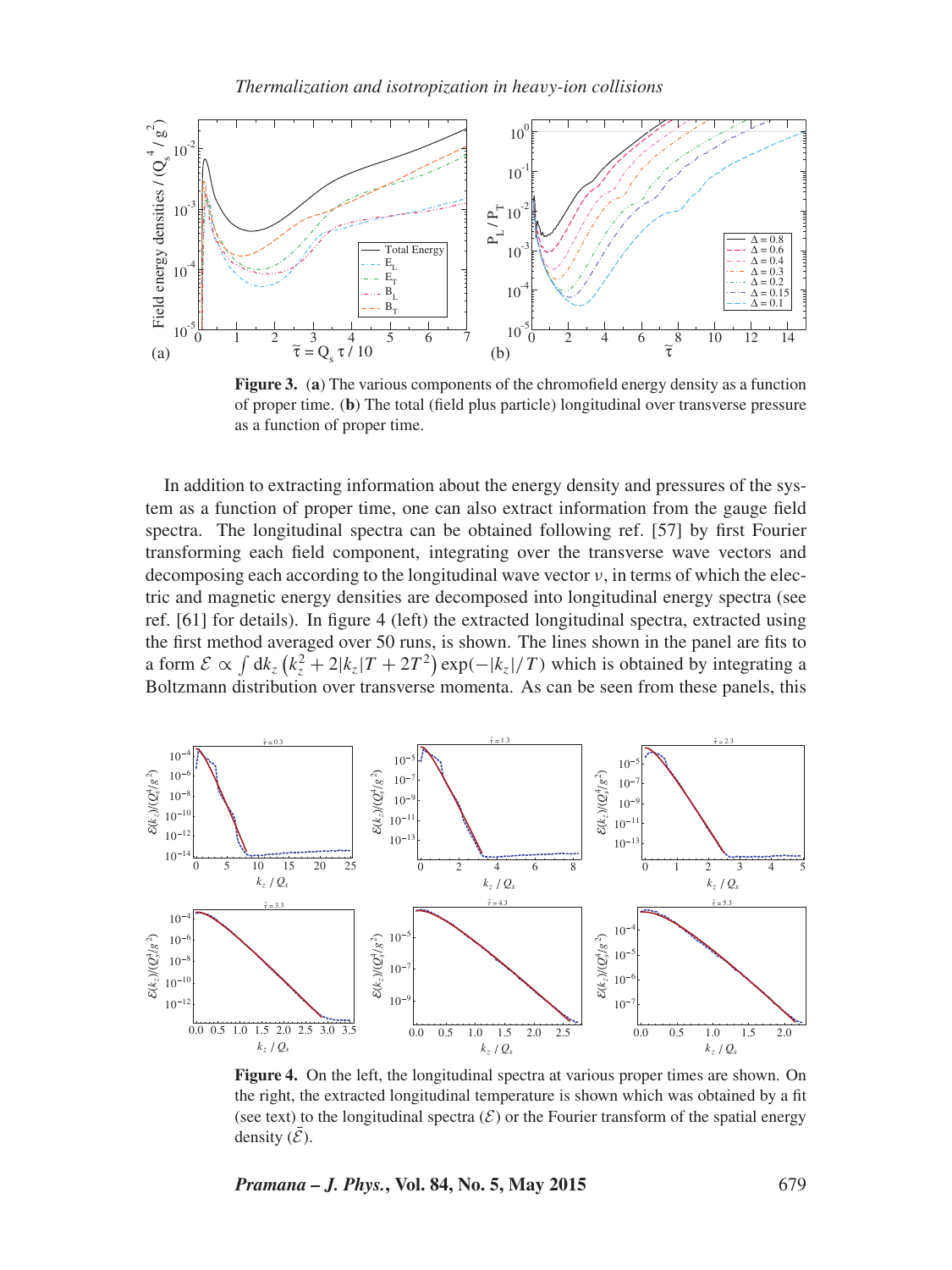# *Michael Strickland*

fit function begins to describe the observed spectra very well at early times corresponding to  $\tilde{\tau} \sim 1$  indicating extremely fast longitudinal thermalization of the spectra even though the system is still highly anisotropic at this moment in time.

### **4. Conclusions and outlook**

In this brief review, I have attempted to discuss recent advances and outstanding questions regarding our theoretical understanding of the thermalization and isotropization of the QGP. As pointed out herein, at this moment in time all signs indicate that the QGP created in URHICs is anisotropic in momentum–space with large anisotropies expected at early times and near the transverse edges of the plasma. These anisotropies last for multiple fm*/*c and, as a result, modern phenomenological approaches should include these anisotropies, e.g. production matrix elements, quark energy loss, and quarkonium potentials [140]. Despite the momentum–space anisotropy in the local rest frame, there are indications from both the weak- and strong-coupling approaches that the system thermalizes in the sense that there is (at least transiently) a Boltzmann-like distribution of energy or the formation of an apparent horizon in the bulk, respectively.

On the weak-coupling side, calculations and simulations are increasing their scope and associated complexity. The simulations required are numerically intensive due to high dimensionality, in the case of hard-loop codes, and the large lattice sizes and statistical averaging required in general. As a result, the time-scale for advances in our understanding of weak-coupling dynamics has grown longer recently. On the strong-coupling side, there have been significant advances in our understanding of strong-coupling thermalization and (an)isotropization of the QGP. The state-of-the-art calculations now include azimuthally symmetric transverse expansion for smooth initial conditions and are able to interpolate between full stopping and boost-invariant Bjorken flow based on the initial condition chosen. As these simulations become more realistic and eventually start to include fluctuations in the initial conditions, they too will face some rather daunting numerical problems, but these are not insurmountable.

## **Acknowledgements**

This work was supported in part by DOE Grant No. DE-SC0004104.

# **References**

- [1] P Huovinen, P F Kolb, Ulrich W Heinz, P V Ruuskanen and S A Voloshin, *Phys. Lett. B* **503**, 58 (2001), hep-ph*/*0101136
- [2] Tetsufumi Hirano and Keiichi Tsuda, *Phys. Rev. C* **66**, 054905 (2002), nucl-th*/*0205043
- [3] M J Tannenbaum, *Rept. Prog. Phys.* **69**, 2005 (2006), nucl-ex*/*0603003
- [4] Peter F Kolb and Ulrich W Heinz, *in: Quark gluon plasma* edited by R C Hwa *et al* (World Scientific, Singapore, 2004) pp. 634–714, nucl-th*/*0305084 (2003)
- [5] Azwinndini Muronga, *Phys. Rev. Lett.* **88**, 062302 (2002), nucl-th*/*0104064
- [6] Azwinndini Muronga, *Phys. Rev. C* **69**, 034903 (2004), nucl-th*/*0309055
- [7] Azwinndini Muronga and Dirk H Rischke, nucl-th*/*0407114 (2004)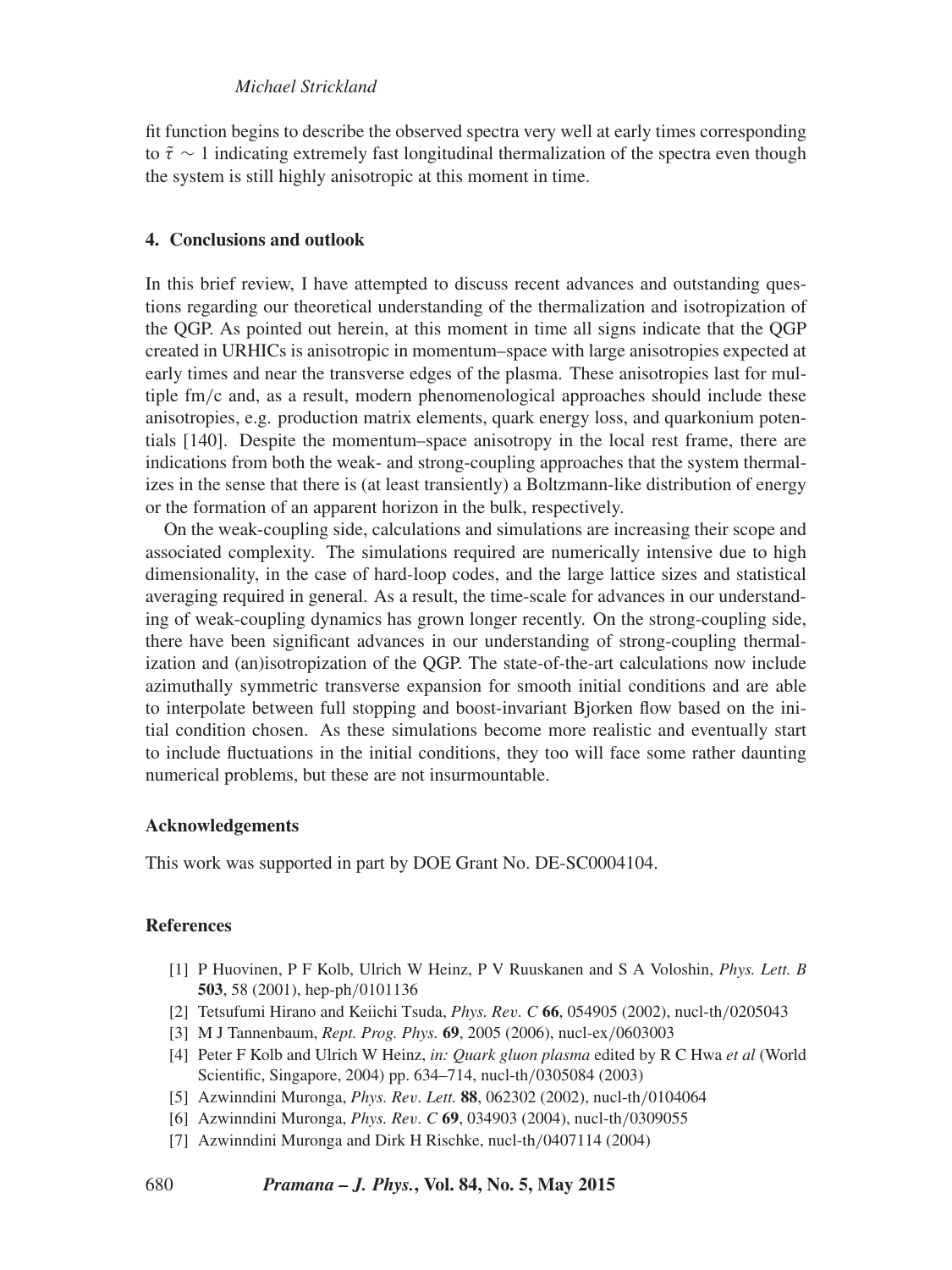- [8] Rudolf Baier, Paul Romatschke and Urs Achim Wiedemann, *Phys. Rev. C* **73**, 064903 (2006), hep-ph*/*0602249
- [9] Paul Romatschke and Ulrike Romatschke, *Phys. Rev. Lett.* **99**, 172301 (2007), 0706.1522
- [10] Rudolf Baier, Paul Romatschke, Dam Thanh Son, Andrei O Starinets and Mikhail A Stephanov, *J. High Energy Phys.* **04**, 100 (2008), 0712.2451
- [11] K Dusling and D Teaney, *Phys. Rev. C* **77**, 034905 (2008), 0710.5932
- [12] Matthew Luzum and Paul Romatschke, *Phys. Rev. C* **78**, 034915 (2008), 0804.4015
- [13] Huichao Song and Ulrich W Heinz, *J. Phys. G* **36**, 064033 (2009), 0812.4274
- [14] Ulrich W Heinz, *Relativistic heavy ion physics, Landolt–Boernstein new series, I/23* edited by R Stock (Springer Verlag, New York, 2010), Chap. 5, 0901.4355
- [15] A El, Z Xu and C Greiner, *Phys. Rev. C* **81**, 041901 (2010), 0907.4500
- [16] J Peralta-Ramos and E Calzetta, *Phys. Rev. D* **80**, 126002 (2009), 0908.2646
- [17] J Peralta-Ramos and E Calzetta, *Phys. Rev. C* **82**, 054905 (2010), 1003.1091
- [18] G S Denicol, T Kodama and T Koide, *J. Phys. G* **37**, 094040 (2010), 1002.2394
- [19] G S Denicol, T Koide and D H Rischke, *Phys. Rev. Lett.* **105**, 162501 (2010), 1004.5013
- [20] Bjorn Schenke, Sangyong Jeon and Charles Gale, *Phys. Rev. Lett.* **106**, 042301 (2011), 1009.3244
- [21] Bjoern Schenke, Sangyong Jeon and Charles Gale, *Phys. Lett. B* **702**, 59 (2011), 1102.0575
- [22] Chun Shen, Ulrich Heinz, Pasi Huovinen and Huichao Song, *Phys. Rev. C* **84**, 044903 (2011), 1105.3226
- [23] Piotr Bozek, *Phys. Lett. B* **699**, 283 (2011), 1101.1791
- [24] Harri Niemi, Gabriel S Denicol, Pasi Huovinen, Etele Molnar and Dirk H Rischke, *Phys. Rev. Lett.* **106**, 212302 (2011), 1101.2442
- [25] H Niemi, G S Denicol, P Huovinen, E Molnár and D H Rischke, *Phys. Rev. C* **86**, 014909 (2012)
- [26] Piotr Bozek and Iwona Wyskiel-Piekarska, *Phys. Rev. C* 85, 064915 (2012)
- [27] G S Denicol, H Niemi, E Molnár and D H Rischke, *Phys. Rev. D* **85**, 114047 (2012)
- [28] Mauricio Martinez and Michael Strickland, *Nucl. Phys. A* **848**, 183 (2010), 1007.0889
- [29] Wojciech Florkowski and Radoslaw Ryblewski, *Phys. Rev. C* **83**, 034907 (2011), 1007.0130
- [30] Radoslaw Ryblewski and Wojciech Florkowski, *J. Phys. G* **38**, 015104 (2011), 1007.4662
- [31] Mauricio Martinez and Michael Strickland, *Nucl. Phys. A* **856**, 68 (2011), 1011.3056
- [32] Radoslaw Ryblewski and Wojciech Florkowski, *Eur. Phys. J. C* **71**, 1761 (2011), 1103.1260
- [33] Wojciech Florkowski and Radoslaw Ryblewski, *Phys. Rev. C* **85**, 044902 (2012), 1111.5997
- [34] Mauricio Martinez, Radoslaw Ryblewski and Michael Strickland, *Phys. Rev. C* **85**, 064913 (2012), 1204.1473
- [35] Radoslaw Ryblewski and Wojciech Florkowski, *Phys. Rev. C* **85**, 064901 (2012), 1204.2624
- [36] Wojciech Florkowski, Radoslaw Maj, Radoslaw Ryblewski and Michael Strickland, *Phys. Rev. C* **87**, 034914 (2013), 1209.3671
- [37] J Peralta-Ramos and E Calzetta, *Phys. Rev. D* **87**, 3, 034003 (2013), 1212.0824
- [38] Wojciech Florkowski and Radoslaw Maj, *Acta Phys. Polon. B* **44**, 10, 2003 (2013), 1309.2786
- [39] Dennis Bazow, Ulrich W Heinz and Michael Strickland, 1311.6720 (2013), *Phys. Rev*. *C* **90**, 054910 (2014)
- [40] Ulrich W Heinz, *Nucl. Phys. A* **418**, 603C (1984)
- [41] Stanislaw Mrowczynski, *Phys. Lett. B* **214**, 587 (1988)
- [42] Yu E Pokrovsky and A V Selikhov, *JETP Lett.* **47**, 12 (1988)
- [43] S Mrowczynski, *Phys. Lett. B* **314**, 118 (1993)
- [44] Jean-Paul Blaizot and Edmond Iancu, *Phys. Rept.* **359**, 355 (2002), hep-ph*/*0101103
- [45] Paul Romatschke and Michael Strickland, *Phys. Rev. D* **68**, 036004 (2003), hep-ph*/*0304092
- [46] Peter Brockway Arnold, Jonathan Lenaghan and Guy D Moore, *J. High Energy Phys.* **0308**, 002 (2003), Erratum added online, sep*/*29*/*2004, hep-ph*/*0307325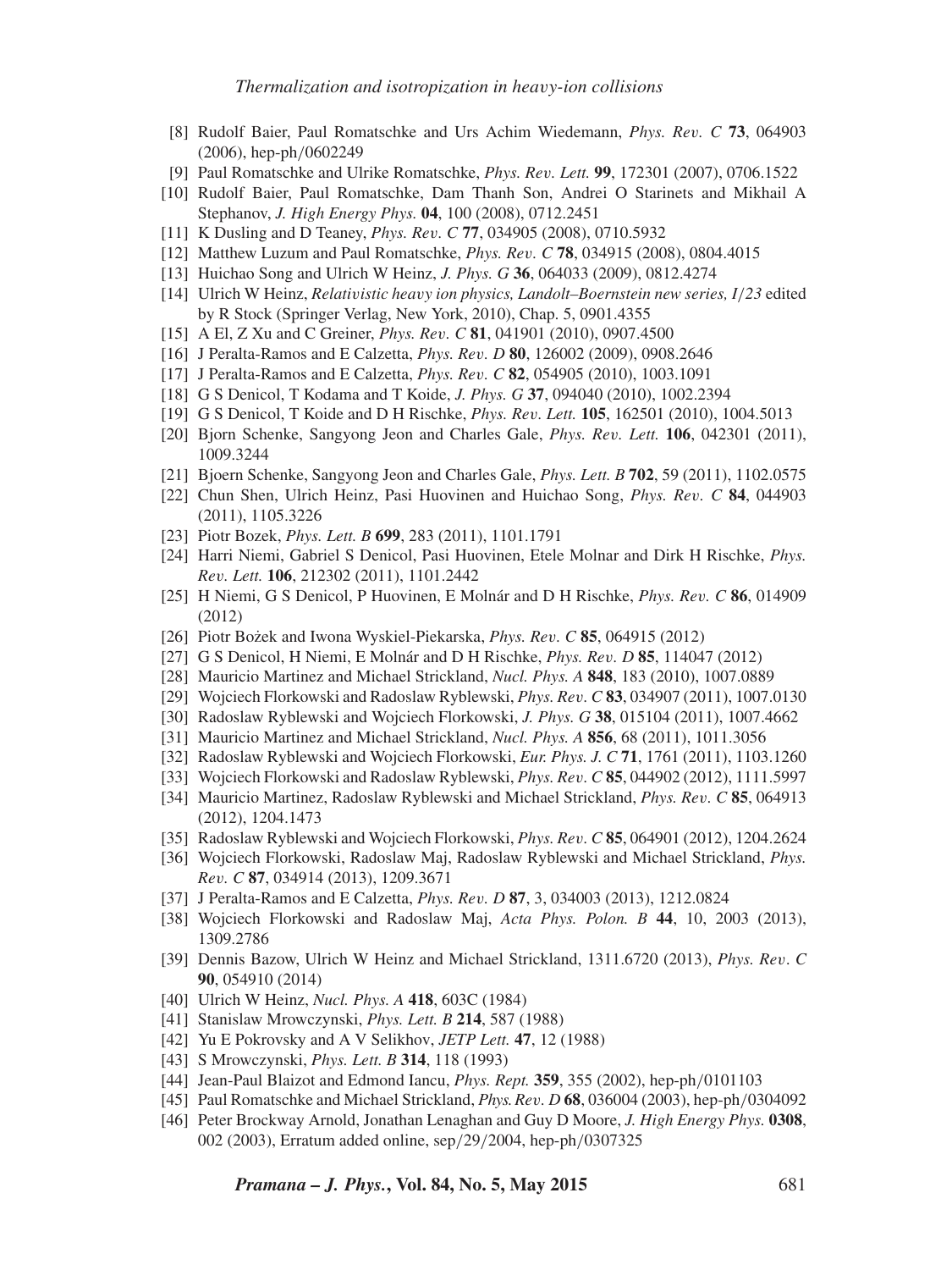- [47] Peter Brockway Arnold and Jonathan Lenaghan, *Phys. Rev. D* **70**, 114007 (2004), hep-ph*/*0408052
- [48] Paul Romatschke and Michael Strickland, *Phys. Rev. D* **70**, 116006 (2004), hep-ph*/*0406188
- [49] Peter Arnold, Jonathan Lenaghan, Guy D Moore and Laurence G Yaffe, *Phys. Rev. Lett.* **94**, 072302 (2005), nucl-th*/*0409068
- [50] Stanislaw Mrowczynski, Anton Rebhan and Michael Strickland, *Phys. Rev. D* **70**, 025004 (2004), hep-ph*/*0403256
- [51] Anton Rebhan, Paul Romatschke and Michael Strickland, *Phys. Rev. Lett.* **94**, 102303 (2005), hep-ph*/*0412016
- [52] Anton Rebhan, Paul Romatschke and Michael Strickland, *J. High Energy Phys.* **09**, 041 (2005), hep-ph*/*0505261
- [53] Paul Romatschke and Raju Venugopalan, *Phys. Rev. Lett.* **96**, 062302 (2006), hepph*/*0510121
- [54] Paul Romatschke and Raju Venugopalan, *Phys. Rev. D* **74**, 045011 (2006), hep-ph*/*0605045
- [55] Paul Romatschke and Anton Rebhan, *Phys. Rev. Lett.* **97**, 252301 (2006), hep-ph*/*0605064
- [56] Anton Rebhan, Michael Strickland and Maximilian Attems, *Phys. Rev. D* **78**, 045023 (2008), 0802.1714
- [57] Kenji Fukushima and Francois Gelis, *Nucl. Phys. A* **874**, 108 (2012), 1106.1396
- [58] Aleksi Kurkela and Guy D Moore, *J. High Energy Phys.* **1112**, 044 (2011), 1107.5050
- [59] Aleksi Kurkela and Guy D Moore, *J. High Energy Phys.* **1111**, 120 (2011), 1108.4684
- [60] Jean-Paul Blaizot, Francois Gelis, Jin-Feng Liao, Larry McLerran and Raju Venugopalan, *Nucl. Phys. A* **873**, 68 (2012), 1107.5296
- [61] Maximilian Attems, Anton Rebhan and Michael Strickland, *Phys. Rev. D* **87**, 025010 (2013), 1207.5795
- [62] Aleksi Kurkela and Guy D Moore, 1209.4091 (2012)
- [63] Jurgen Berges, Kirill Boguslavski and Soren Schlichting, *Phys. Rev. D* **85**, 076005 (2012), 1201.3582
- [64] Jean-Paul Blaizot, Jinfeng Liao and Larry McLerran, *Nucl. Phys. A* **920**, 58 (2013), 1305.2119
- [65] Paul M Chesler and Laurence G Yaffe, *Phys. Rev. Lett.* **102**, 211601 (2009), 0812.2053
- [66] Daniel Grumiller and Paul Romatschke, *J. High Energy Phys.* **0808**, 027 (2008), 0803.3226
- [67] Paul M Chesler and Laurence G Yaffe, *Phys. Rev. D* **82**, 026006 (2010), 0906.4426
- [68] Javier L Albacete, Yuri V Kovchegov and Anastasios Taliotis, *J. High Energy Phys.* **0905**, 060 (2009), 0902.3046
- [69] Bin Wu and Paul Romatschke, *Int. J. Mod. Phys. C* **22**, 1317 (2011), 1108.3715
- [70] Michal P Heller, Romuald A Janik and Przemyslaw Witaszczyk, *Phys. Rev. Lett.* **108**, 201602 (2012), 1103.3452
- [71] Paul M Chesler and Derek Teaney, 1112.6196 (2011)
- [72] Michal P Heller, Romuald A Janik and Przemyslaw Witaszczyk, *Phys. Rev. D* **85**, 126002 (2012), 1203.0755
- [73] Wilke van der Schee, *Phys. Rev. D* **87**, 061901 (2013), 1211.2218
- [74] Paul Romatschke and J Drew Hogg, *J. High Energy Phys.* **1304**, 048 (2013), 1301.2635
- [75] Jorge Casalderrey-Solana, Michal P Heller, David Mateos and Wilke van der Schee, *Phys. Rev. Lett.* **111**, 181601 (2013), 1305.4919
- [76] Wilke van der Schee, Paul Romatschke and Scott Pratt, *Phys. Rev. Lett.* **111**, 222302 (2013), 1307.2539
- [77] J Berges, K Boguslavski, S Schlichting and R Venugopalan, 1303.5650 (2013), *Phys. Rev. D* **89**, 074011 (2014)
- [78] Juergen Berges, Kirill Boguslavski, Soeren Schlichting and Raju Venugopalan, 1311.3005 (2013), *Phys. Rev. D* **89**, 114007 (2014)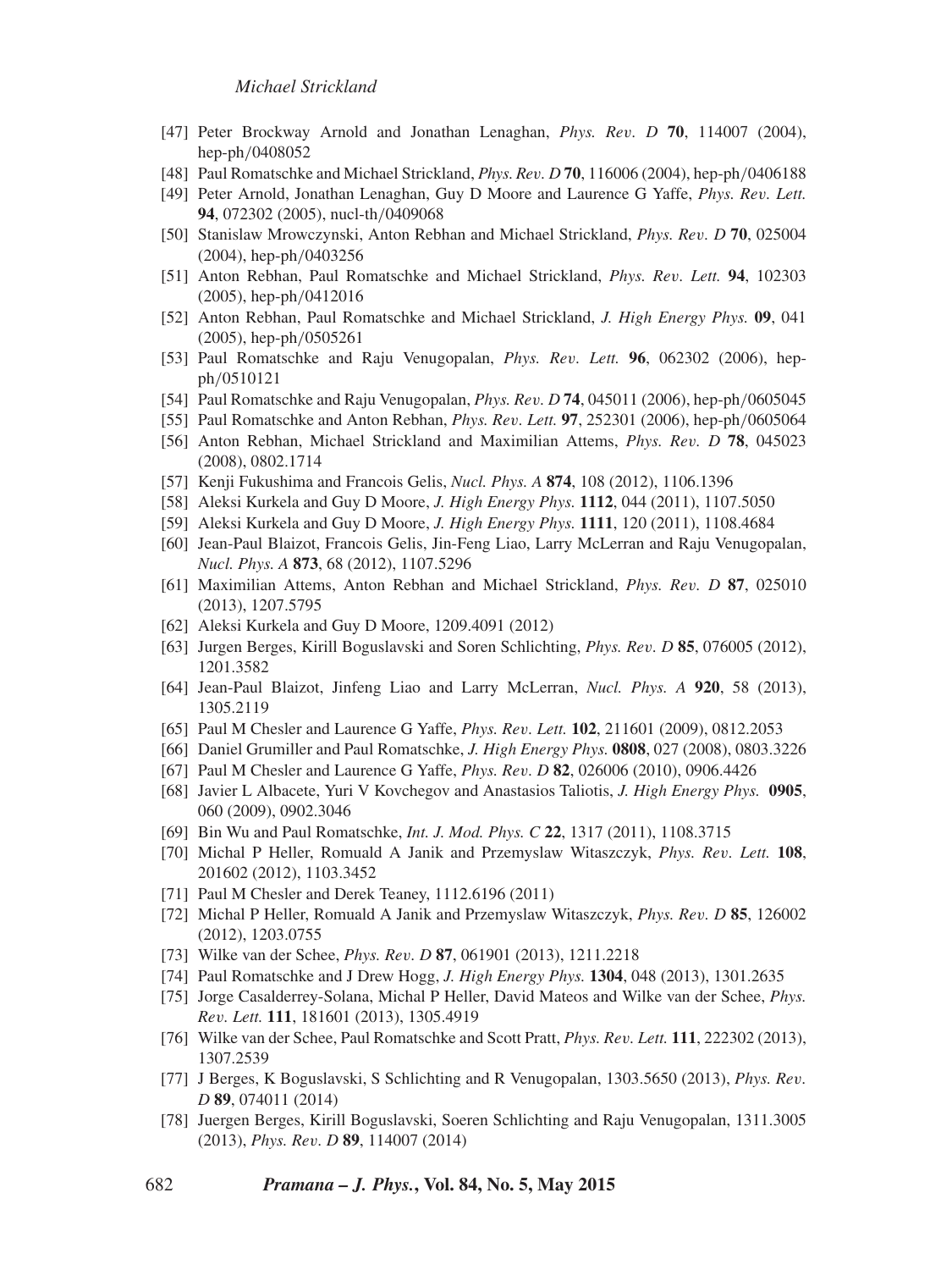- [79] Paul Romatschke and Michael Strickland, *Phys. Rev. D* **69**, 065005 (2004), hep-ph*/*0309093
- [80] Paul Romatschke and Michael Strickland, *Phys. Rev. D* **71**, 125008 (2005), hep-ph*/*0408275
- [81] Bjorn Schenke and Michael Strickland, *Phys. Rev. D* **76**, 025023 (2007), hep-ph*/*0611332
- [82] Mauricio Martinez and Michael Strickland, *Phys. Rev. Lett.* **100**, 102301 (2008), 0709.3576
- [83] Mauricio Martinez and Michael Strickland, *Phys. Rev. C* **78**, 034917 (2008), 0805.4552
- [84] Adrian Dumitru, Yasushi Nara, Bjoern Schenke and Michael Strickland, *Phys. Rev. C* **78**, 024909 (2008), 0710.1223
- [85] Adrian Dumitru, Yun Guo and Michael Strickland, *Phys. Lett. B* **662**, 37 (2008), 0711.4722
- [86] Lusaka Bhattacharya and Pradip Roy, 0809.4596 (2008)
- [87] Lusaka Bhattacharya and Pradip Roy, *Phys. Rev. C* **79**, 054910 (2009), 0812.1478
- [88] Adrian Dumitru, Yun Guo, Agnes Mocsy and Michael Strickland, *Phys. Rev. D* **79**, 054019 (2009), 0901.1998
- [89] Y Burnier, M Laine and M Vepsalainen, *Phys. Lett. B* **678**, 86 (2009), 0903.3467
- [90] Adrian Dumitru, Yun Guo and Michael Strickland, *Phys. Rev. D* **79**, 114003 (2009), 0903.4703
- [91] Owe Philipsen and Marcus Tassler, 0908.1746 (2009)
- [92] Lusaka Bhattacharya and Pradip Roy, *Phys. Rev. C* **81**, 054904 (2010), 0907.3607
- [93] Lusaka Bhattacharya and Pradip Roy, *J. Phys. G* **37**, 105010 (2010), 1001.1054
- [94] Matthew Margotta, Kyle McCarty, Christina McGahan, Michael Strickland and David Yager-Elorriaga, *Phys. Rev. D* **83**, 105019 (2011), 1101.4651
- [95] Michael Strickland, *Phys. Rev. Lett.* **107**, 132301 (2011), 1106.2571
- [96] Michael Strickland and Dennis Bazow, *Nucl. Phys. A* **879**, 25 (2012), 1112.2761
- [97] Mahatsab Mandal, Lusaka Bhattacharya and Pradip Roy, *Phys. Rev. C* **84**, 044910 (2011), 1101.5855
- [98] Mahatsab Mandal and Pradip Roy, *Phys. Rev. C* **86**, 024915 (2012), 1105.5528
- [99] Michael Strickland, *AIP Conf. Proc.* **1520**, 179 (2013), 1207.5327
- [100] Wojciech Florkowski, Radoslaw Ryblewski and Michael Strickland, *Phys. Rev. D* **86**, 085023 (2012)
- [101] Mahatsab Mandal and Pradip Roy, *Adv. High Energy Phys.* **2013**, 371908 (2013)
- [102] Kevin Dusling and Shu Lin, *Nucl. Phys. A* **809**, 246 (2008), 0803.1262
- [103] Kevin Dusling, 0901.2027 (2008)
- [104] Maxime Dion, Jean-Francois Paquet, Bjorn Schenke, Clint Young, Sangyong Jeon *et al*, *Phys. Rev. C* **84**, 064901 (2011), 1109.4405
- [105] Chun Shen, Ulrich W Heinz, Jean-Francois Paquet, Igor Kozlov and Charles Gale, 1308.2111 (2013), *Phys. Rev. C* **91**, 024908 (2015)
- [106] Chun Shen, Ulrich W Heinz, Jean-Francois Paquet and Charles Gale, 1308.2440 (2013), *Phys. Rev. C* **89**, 044910 (2014)
- [107] Gojko Vujanovic, Clint Young, Bjoern Schenke, Ralf Rapp, Sangyong Jeon *et al*, 1312.0676 (2013), *Phys. Rev. C* **89**, 034904 (2014)
- [108] G Policastro, D T Son and A O Starinets, *Phys. Rev. Lett.* **87**, 081601 (2001), hepth*/*0104066
- [109] Sayantani Bhattacharyya, Veronika E Hubeny, Shiraz Minwalla and Mukund Rangamani, *J. High Energy Phys.* **02**, 045 (2008), 0712.2456
- [109a] A similar time-scale emerges within the kinetic theory framework.
- [109b] For this figure, the transport coefficient  $\lambda_1 = 0$  is taken. In figure 13 of ref. [110] one can find a comparison plot including non-vanishing *λ*1.
- [110] Wojciech Florkowski, Radoslaw Ryblewski and Michael Strickland, 1305.7234 (2013), *Phys. Rev. C* **88**, 024903 (2013)
- [111] Charles Gale, Sangyong Jeon, Bjorn Schenke, Prithwish Tribedy and Raju Venugopalan, *Phys. Rev. Lett.* **110**, 012302 (2013), 1209.6330